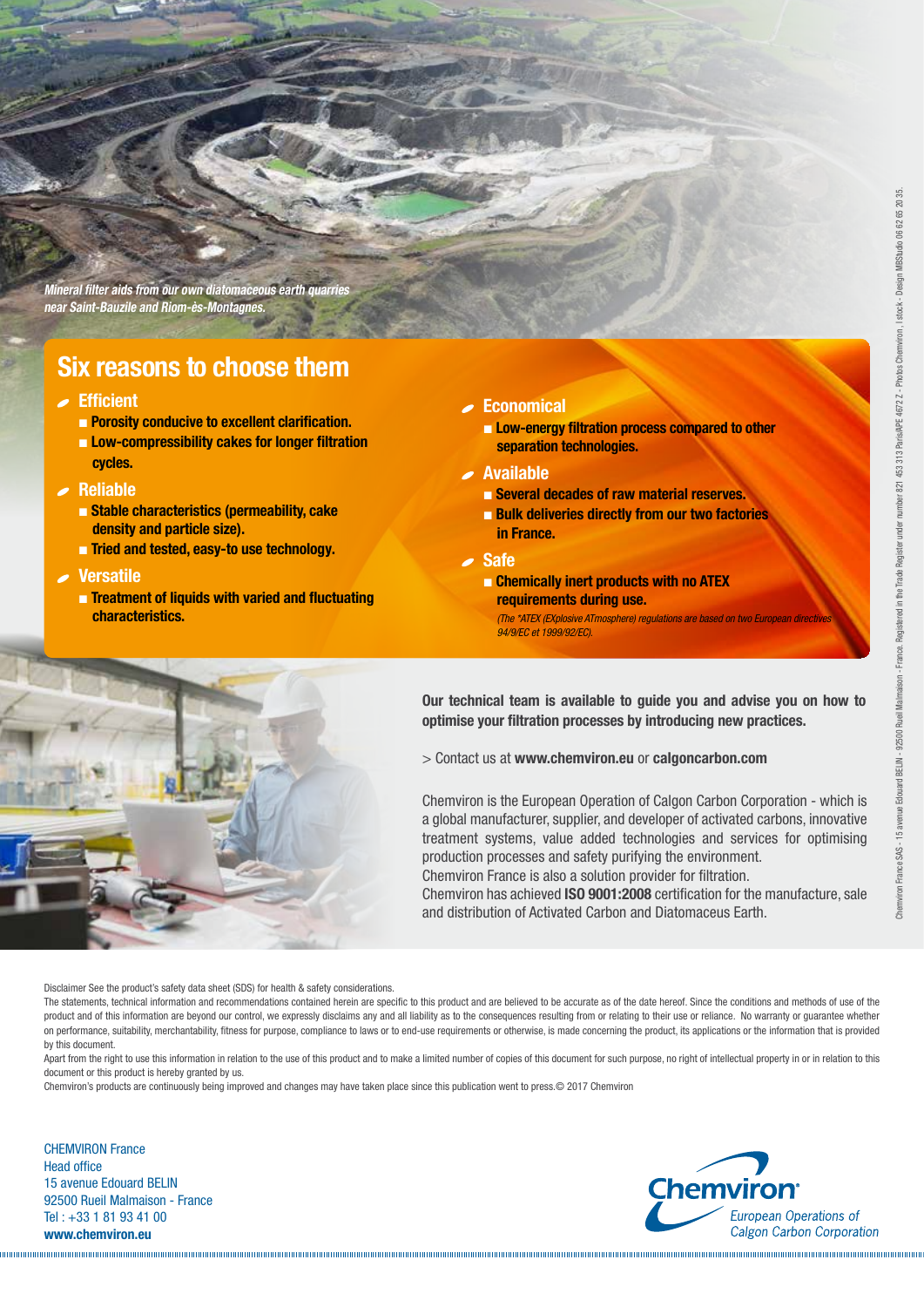## **Clarcel**® Diatomaceous Earth

### An extensive range of mineral filter aids

#### **Calcined Flux - Calcined**

|                                    | "Pink grades" |                          |                          |                 | "White grades"   |                          |                 |                          |                          | "Fast grades"   |                          |                 |                |                          |
|------------------------------------|---------------|--------------------------|--------------------------|-----------------|------------------|--------------------------|-----------------|--------------------------|--------------------------|-----------------|--------------------------|-----------------|----------------|--------------------------|
| <b>GRADES</b>                      |               | CBL <sub>3</sub>         | <b>CBL</b>               | <b>CBR</b>      | CBR <sub>3</sub> | <b>DIFB</b>              | <b>DIFBO</b>    | <b>DICB</b>              | <b>DIC</b>               | <b>DICS</b>     | DIC <sub>3</sub>         | <b>DITR</b>     | <b>DIT2R</b>   | DIT3R                    |
| <b>Permeability (Darcy)</b>        |               | 0.03<br>to 0.05          | 0.05<br>to 0.10          | 0.09<br>to 0.16 | 0.16<br>to 0.30  | 0.45<br>to 0.90          | 0.90<br>to 1.30 | 0.80<br>to 1.80          | 1.4<br>to $2.6$          | 2.4<br>to $4.0$ | 3.5<br>to $5.5$          | 4.9<br>to $8.1$ | 7.5<br>to 12.5 | 10.5<br>to 17.5          |
| Cake density $(q/cm3)$             |               | $\leq 0.40$              | $\leq 0.40$              | $\leq 0.41$     | $\leq 0.41$      | $\leq 0.43$              | $\leq 0.40$     | $\leq 0.43$              | $\leq 0.41$              | $\leq 0.41$     | $\leq 0.41$              | $\leq 0.38$     | $\leq 0.38$    | $\leq 0.38$              |
| Laser<br>granulometry<br>$(\mu m)$ | D 90          | $\overline{\phantom{a}}$ | $\overline{\phantom{a}}$ | $\qquad \qquad$ | $\qquad \qquad$  | $\leq 150$               | $\leq 220$      | $\leq 220$               | $\leq 250$               | $\leq 270$      | $\leq 300$               | $\leq$ 350      | $\leq 420$     | $\leq 450$               |
|                                    | D 80          | $\leq 60$                | $\leq 100$               | $\leq 150$      | $\leq 170$       | $\overline{\phantom{a}}$ | $\qquad \qquad$ | $\overline{\phantom{a}}$ | $\overline{\phantom{a}}$ | $\qquad \qquad$ | $\overline{\phantom{a}}$ | $\qquad \qquad$ |                | $\overline{\phantom{0}}$ |

### **Applications**

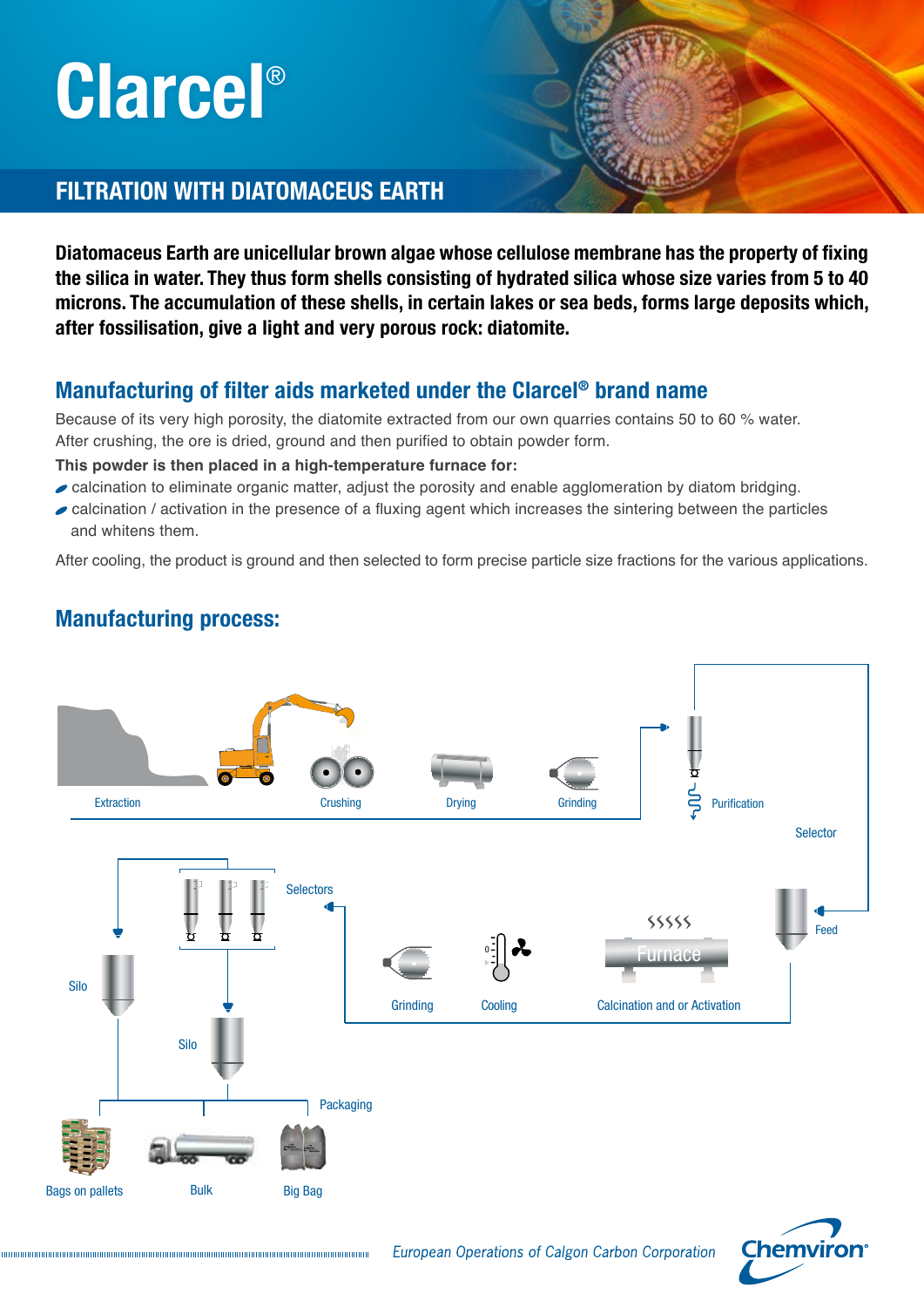

#### **Slurry preparation**

A suspension of 2 to 15 % filters aids is prepared both for the precoat and for the body feed. This suspension is agitated for approximately 15 minutes to obtain a homogeneous slurry. The precoat tank must have a minimum volume corresponding to that of the filter, the pipes and the volume necessary for maintaining the blades of the agitator in the suspension.

#### **Precoat**

The role of the precoat is to protect the supports of the filter (wire meshes, boxes, candles, etc.) against premature clogging by impurities, ensure clarification from the start of the filtration and facilitate opening of the filter. A coat of approximately 1 kg of **Clarcel**® per square metre of filter area is applied on these supports, by causing at least three times the volume of the precoat tank to recirculate through the filter. The filter aid must be spread uniformly over the whole filter surface; to ensure this, the precoating flow rate must be higher than the nominal flow rate (generally 1.5 to 2 times higher).

#### **Body feed**

The body feed stage consists in incorporating **Clarcel**® in the liquid to be filtered. It enables the filtration flow rates to be maintained and extends the cycle times without excessive increase in pressure loss. The average body feed ratio is 1 kg of **Clarcel**® per kg of impurities and the ratio may vary depending on the characteristics.



*The above quantities are given as an indication. They vary according to the application and must be adjusted under industrial conditions.*

### **Clarcel**®